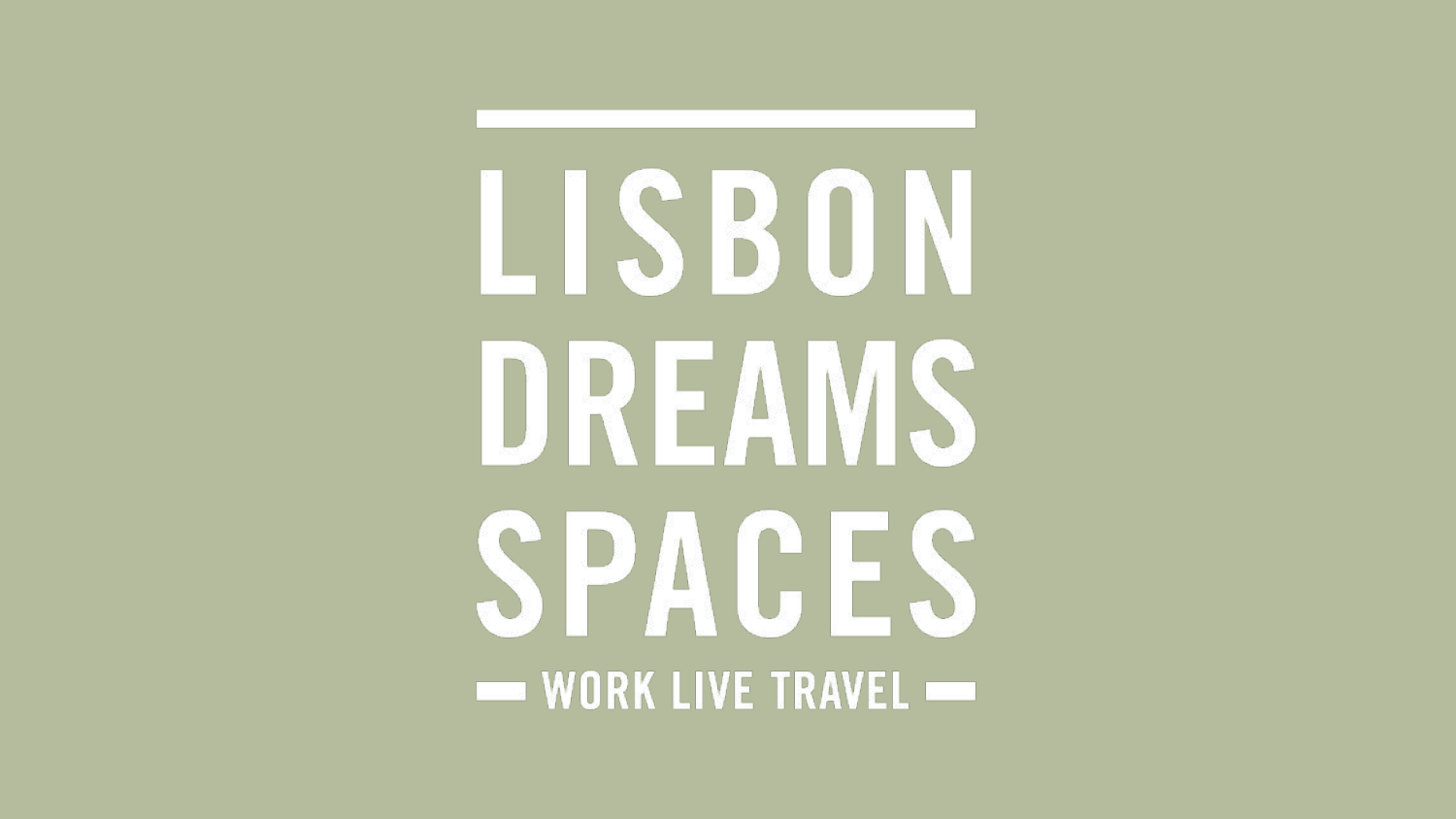| <b>MEMBERSHIPS</b>                    | <b>PRIVATE STUDIO</b><br>€200+VAT person | <b>HOT STUDIO</b><br>From €120+VAT person | <b>HOT DESK</b><br>€250+VAT penson | <b>TRIBE</b><br>€95+VAT person | <b>VIRTUAL</b><br>€60+VAT Company |
|---------------------------------------|------------------------------------------|-------------------------------------------|------------------------------------|--------------------------------|-----------------------------------|
| <b>Furnished offices</b>              |                                          |                                           | $\vee$                             | $\vee$                         | N/A                               |
| <b>Number of People</b>               | $2 - 14$ pax                             | $2 - 4$ pax                               | 1 pax                              | 1 pax                          | N/A                               |
| <b>Access to the space</b>            | 24/7                                     | 1 to 5 days/week                          | 24/7                               | 4 days per Month               | N/A                               |
| <b>Pack of meeting room hours</b>     | $\bigvee$                                |                                           | $\bigvee$                          | $\vee$                         | $\checkmark$                      |
| <b>Internet &amp; Printer</b>         |                                          |                                           |                                    | $\vee$                         | N/A                               |
| <b>Daily cleaning &amp; utilities</b> |                                          |                                           |                                    | $\vee$                         | N/A                               |
| <b>Welcome desk &amp; reception</b>   |                                          |                                           |                                    | $\vee$                         | $\bigvee$                         |
| <b>Correspondence reception</b>       |                                          |                                           | $\sqrt{}$                          | $\vee$                         | $\bigvee$                         |
| <b>Access to kitchen</b>              |                                          |                                           |                                    | $\vee$                         | N/A                               |
| <b>Showers</b>                        |                                          |                                           |                                    | $\sqrt{}$                      | N/A                               |
| <b>Access to outdoors terrace</b>     |                                          |                                           | $\sqrt{}$                          | $\bigvee$                      | N/A                               |
| <b>Access to Weekly Agenda</b>        |                                          |                                           |                                    | $\vee$                         | $\sqrt{1}$ (1 pass)               |
| <b>Official Address</b>               |                                          |                                           |                                    |                                |                                   |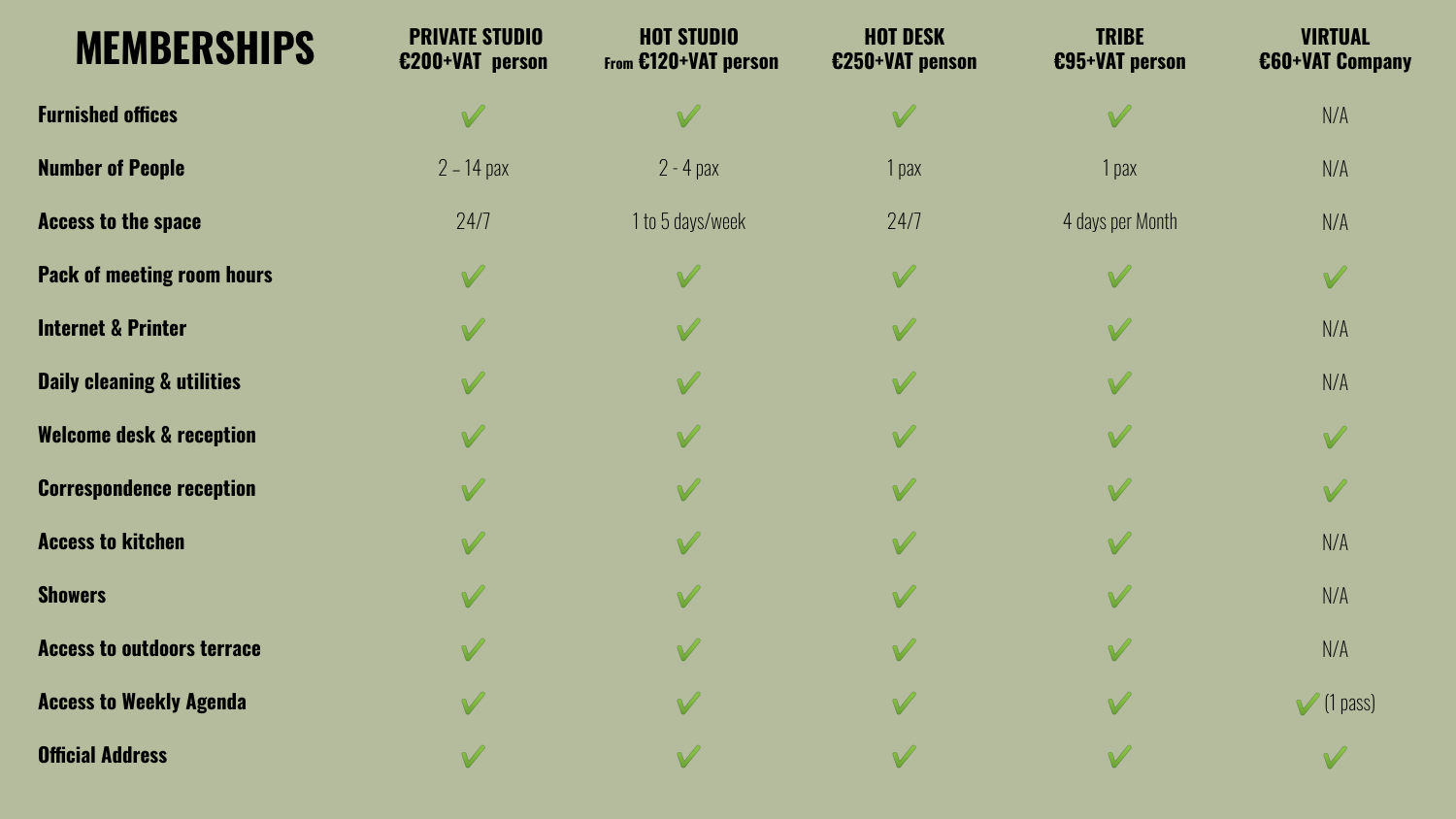## **WEEK/ MONTH**

Coming to Lisbon for a week or a Month? Contact for info.

#### **MEETING ROOMS** Up to 4 People - €15h Up to 8 people - €20/h

Members get 15% Discount Members get 15% Discount

#### **COACHING & THERAPY ROOM** 2 People - €16/h

**SITTING DINNER OUTSIDE / INSIDE** Up to 10 People Price under request

#### **EVENTS** Up to 10 People Price under request

**STORAGE** €10/m

### **GUEST HOUSE & APARTMENTS** 1 to 5 People

Price under request